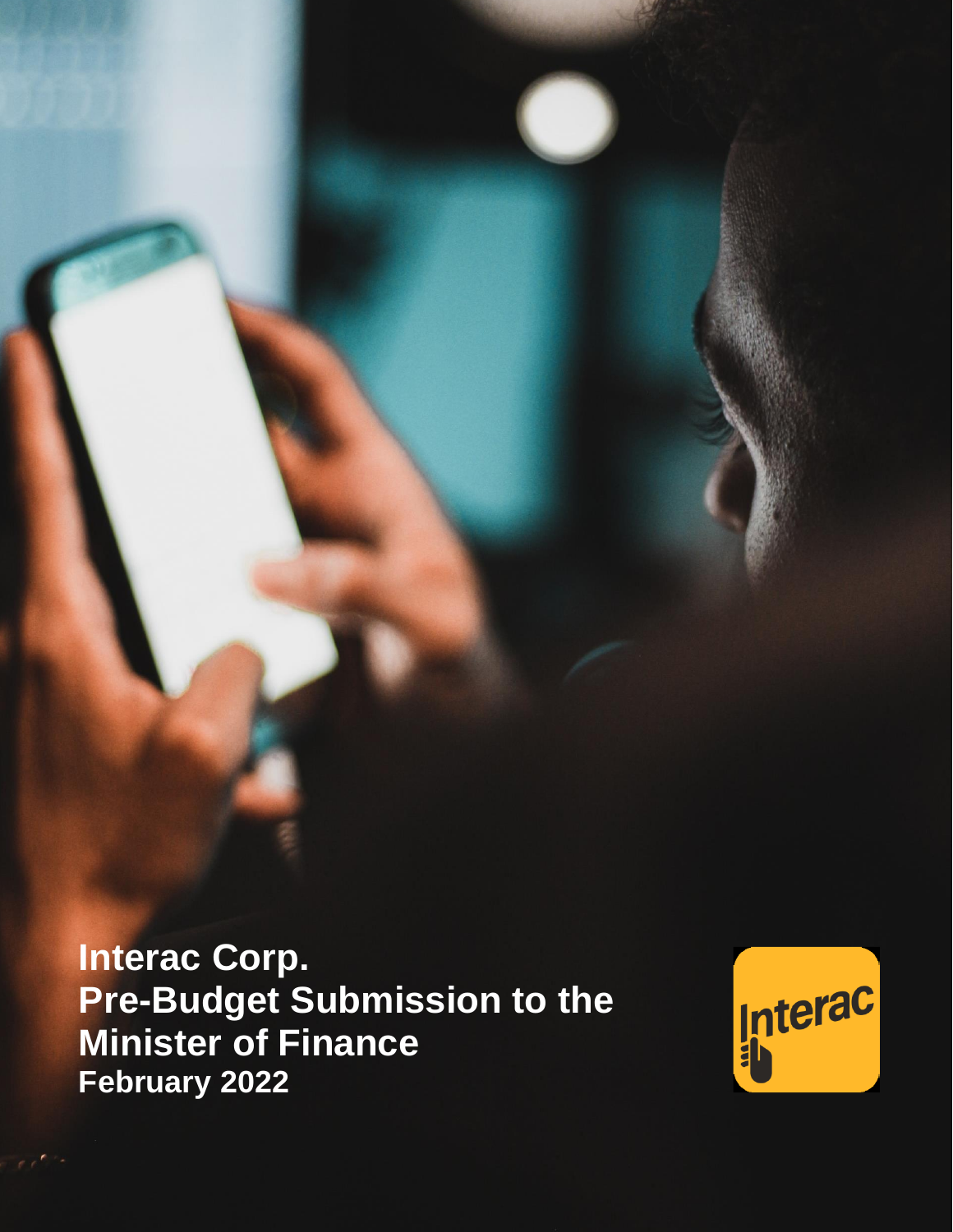# **RECOMMENDATIONS**

- 1. Enhance payments to and from government through digital, real-time payment and disbursement options used by businesses and citizens.
- 2. Launch Ontario's Digital ID program in 2022 and continue to consult on and encourage its adoption, allowing individuals a convenient and safe option to assert their identity and authenticate themselves both online and in-person.
- 3. Encourage a return to transit through an enhanced ridership experience by accelerating adoption of contactless debit for transit open payments.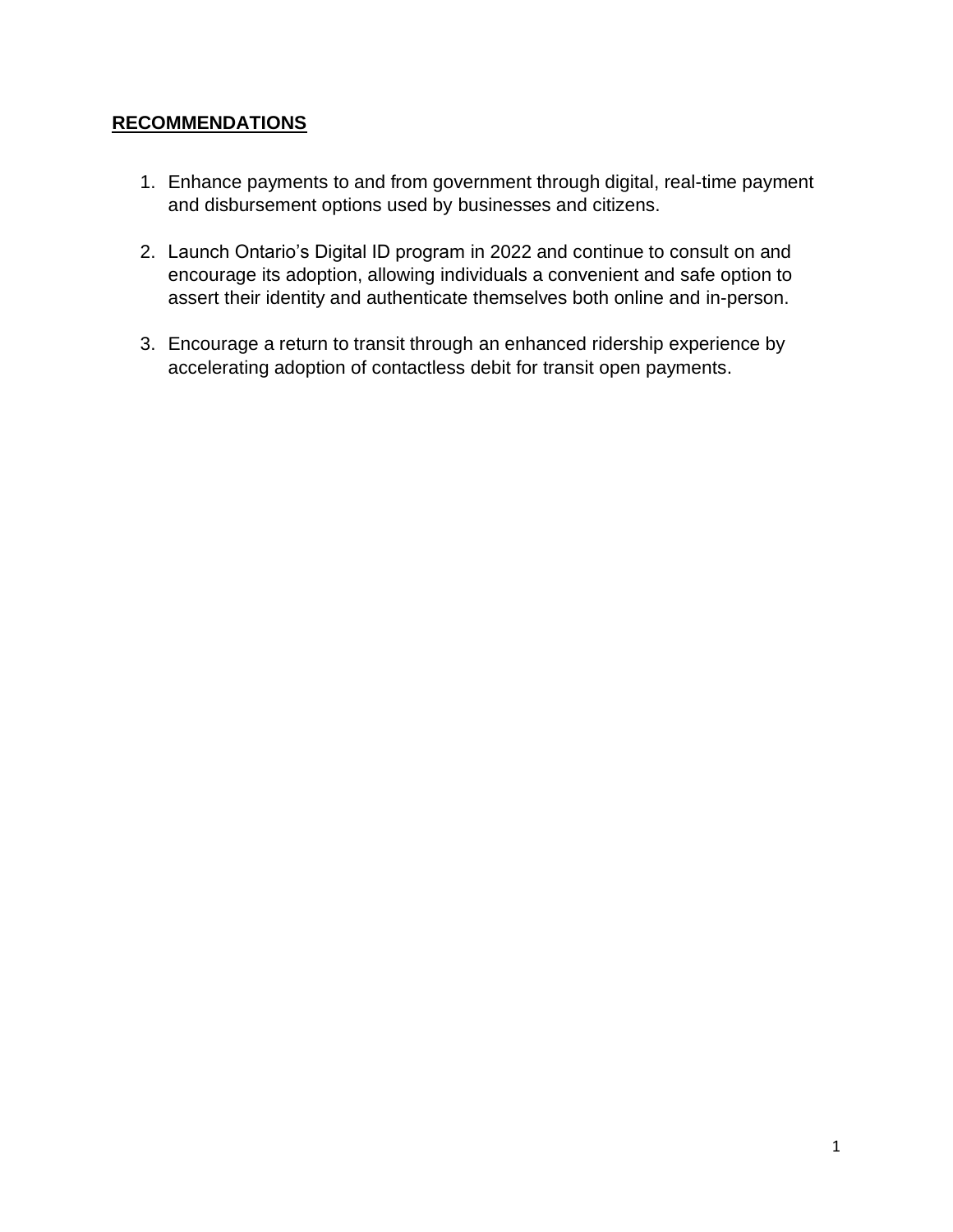#### **The Honourable Peter Bethlenfalvy Ontario Minister of Finance c/o Budget Secretariat via submissions@ontario.ca**

The COVID-19 pandemic has accelerated trends toward digitization in the wake of broad public health measures, continued business disruptions and extended work from home. Staying at home and online has meant Ontarians have been incorporating or accelerating a shift to digital solutions – in payments, government services and business transactions.

The demand from consumers and businesses has increased expectations for faster, more convenient and secure digital services, something which we are happy to see the government has acknowledged and is working to address via digital government modernization programs across several ministries. In order to meet the evolving needs of Ontarians in this regard, Interac sees a significant opportunity for the government to accelerate these plans and bring forward new solutions for the benefit of residents and businesses in the province.

#### **Payment Modernization for Business, Citizens and Government**

One of the ways in which the government can adapt to better serve the public is by increasing its usage and adoption of digital payment solutions. New payment capabilities offer the ability for people and businesses to conveniently pay and receive money from government, all while ensuring security and protection of personal information is upheld. *Interac* recently launched *Interac* e-Transfer for Business, an innovative solution that builds on the widespread adoption of the *Interac* e-Transfer service. *Interac* e-Transfer for Business can streamline paper-based accounting processes to maximize working capital and reduce operational inefficiencies. Key features include the ability to send funds instantly with real-time confirmation, higher transaction limits and account numbers that can be used to route payments.

Ontario's recent experience with processing government-to-citizen and government-tobusiness payments through its pandemic support programs likely highlighted the challenges in traditional systems. Adoption of newer digital services provide Ontarians with a convenient and simple means of receiving funds while streamlining the distribution process.

*Interac* e-Transfer Bulk processing services offer a secure way to make thousands of payments to individuals or businesses through a single file upload, without the need for the recipient's banking information. Governments can use this service to distribute things like emergency aid relief quickly and securely to those who need funds fast, as well as to request and collect payments from residents. We were pleased to see the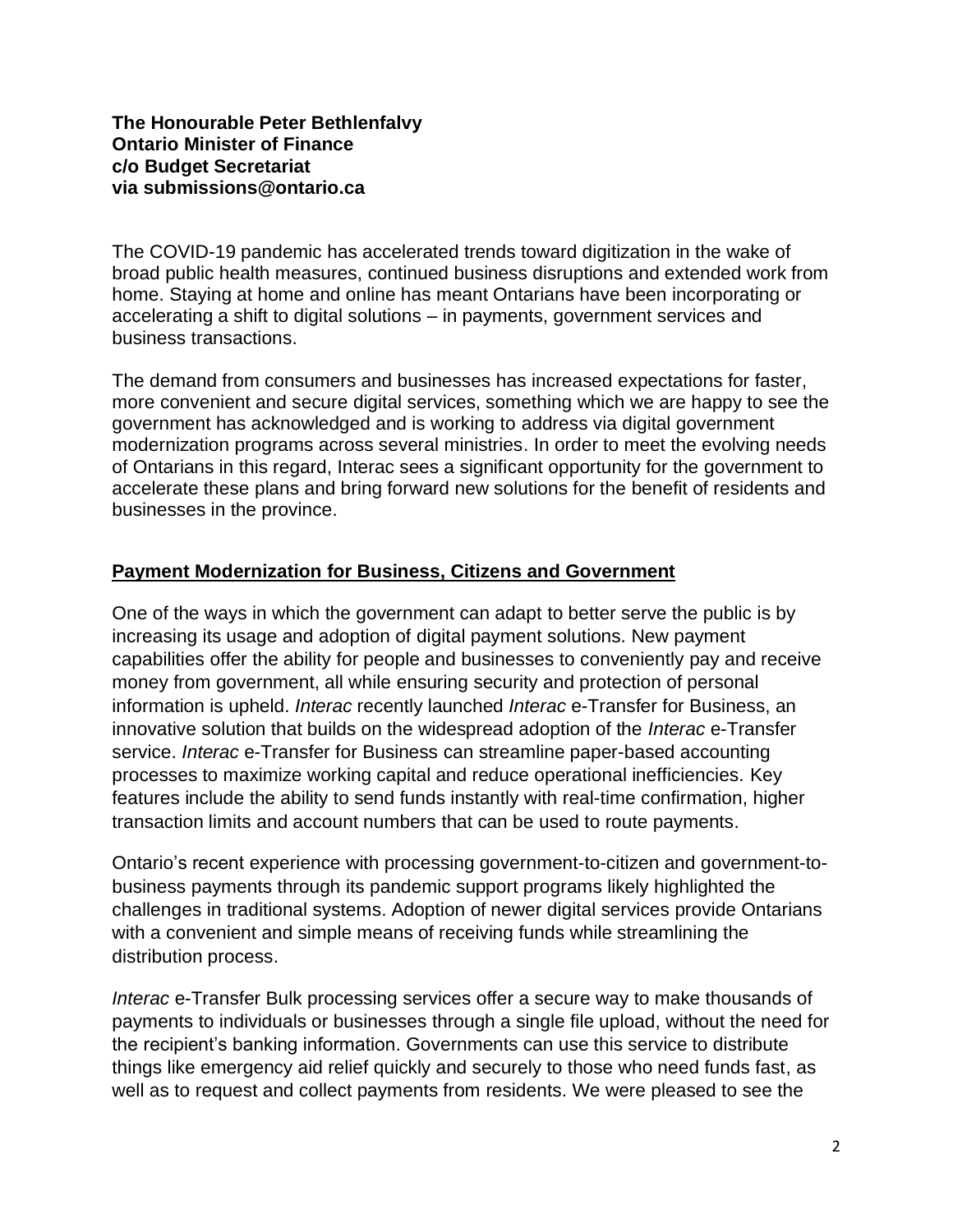government incorporate this service in its distribution of funds through both the *Support for Learners* and *Support for Families* programs, and would encourage further exploration of programs where similar disbursements make sense.

**Enhancing payments through adopting new digital services already in use by the private sector will help the government meet growing citizen-consumer expectations and address pain points in current processes.** 

# **Digital ID**

Interac supports Ontario's development of a digital ID program and encourages its imminent launch in 2022 to allow individuals a safe, convenient option to assert and authenticate their identity, both online and in-person.

Digital IDs offer the promise of giving individuals more privacy and control over how their information is used and shared, while at the same time reducing threats linked with physical ID documents such as theft, counterfeiting, and most recently, hygiene concerns.

At Interac, we believe digital identity can serve as a bedrock for an inclusive digital economy. Having recently completed a strategic transaction to acquire SecureKey's digital ID services for Canada, and following our acquisition of 2Keys in 2019, Interac is working directly with governments and private sector organizations to help make secure digital ID a reality across Canada. In doing so, we are aiming to leverage our deep experience with governance structures based on running a national payment network, as well as our trusted brand with Canadians.

For digital identity to fully provide its benefit to society, it needs to be underpinned by foundational government credentials such as birth certificates, citizenship documents and driver's licences. These government-issued documents sit at the centre of the identity ecosystem and are the means by which we obtain other trusted identities such as banking cards and employment credentials.

**Interac encourages the Ontario Government to move forward with implementation of their digital ID program, and continue to consult on and expand the credentials included to enable widespread adoption.** 

# **Expansion of Contactless Debit for Transit Open Payments**

Despite significantly reduced ridership due to ongoing pandemic restrictions, transit services across the province remain vital to our communities. As we look ahead to the future, ensuring efficient and equitable access to transit will continue to be important.